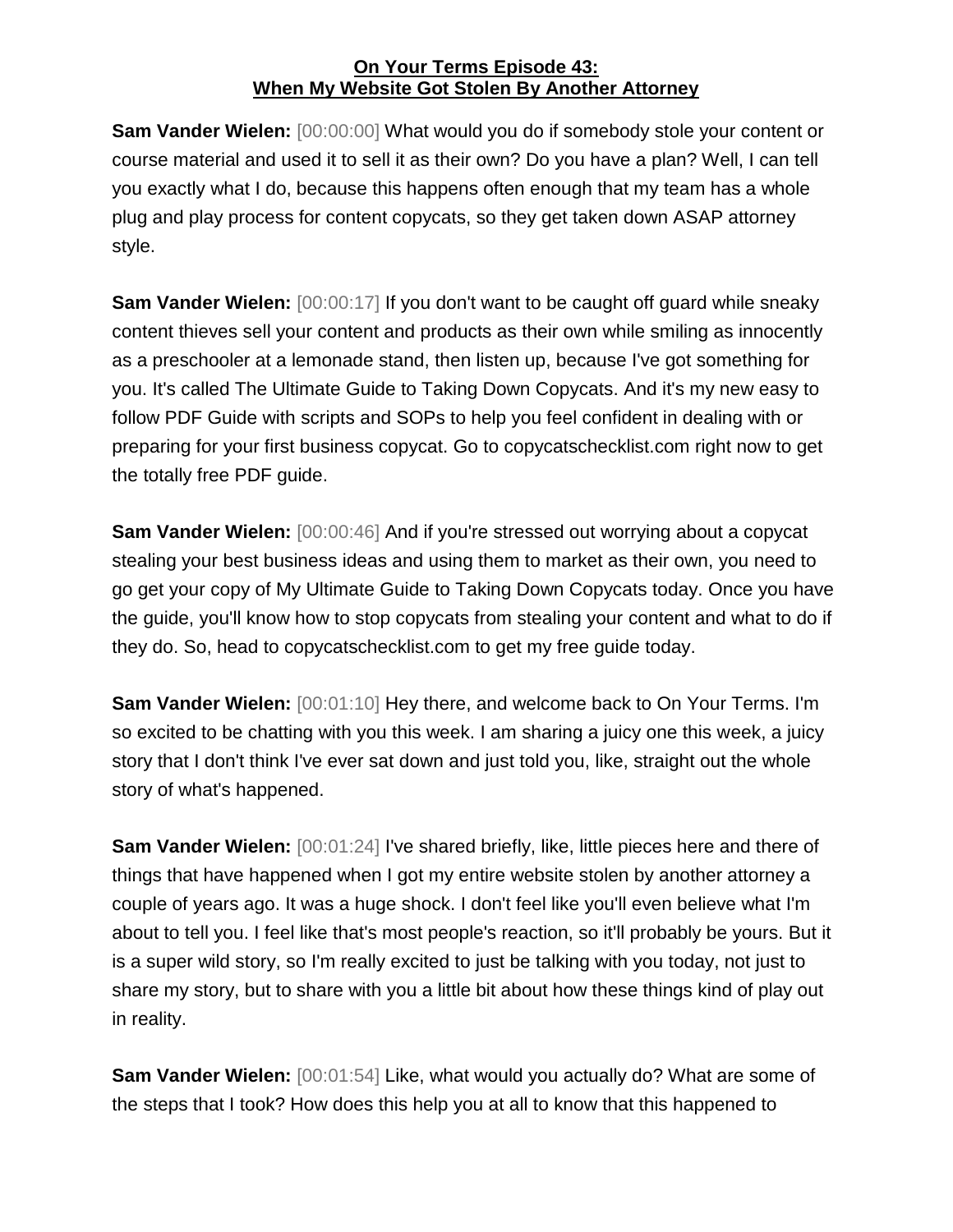somebody like me? I'm just hoping that you can take something away from today's episode and realizing, first of all, that you could get through it, but also knowing what you can do about it. So, I'm really excited to get into it.

**Sam Vander Wielen:** [00:02:14] I'm also excited because today, when you listen to this episode, it's my seventh wedding anniversary. May 16th is my seventh wedding anniversary with Ryan. I can't believe it's been seven years. It's really crazy. We had the most fun wedding. We had, like, a really low key wedding. I felt like it was very us. And we had it at this pizza wine bar right outside of Philly where I'm from. You know, it's like a cool pizza wine bar. It's not like your typical pizza joint, but it was nice and it was just really chill.

**Sam Vander Wielen:** [00:02:49] And, I don't know, I kind of wanted to have this feel like a cocktail party. So, we didn't do any sort of formal seating. We didn't tell people where to sit. We had open food the whole time. I didn't want to tell people, like, sit down now and eat this meal. And it was just great.

**Sam Vander Wielen:** [00:03:07] And I just remember looking around the room - if you don't mind me reminiscing for a moment - and seeing my friends from law school talking to my cousins, and Ryan's family from Wisconsin talking to people I worked with at the firm at the time. So, it was just like that moment where you kind of see all these different parts of your life and your partner's life, like, meshing. And I just remember it being like the coolest feeling.

**Sam Vander Wielen:** [00:03:35] And we also went to Thailand the next day for, like, three weeks and it was really, really amazing because I always wanted to go to Thailand. And I really wanted to go and volunteer on an elephant nature reserve, which is what we did. If any of you ever go to Thailand, you have to go in Chiang Mai, you have to go to the Elephant Nature Park. It is a once in a lifetime experience. You can volunteer there. You can spend just the day there. You can go live there. It's so cool. I highly recommend.

**Sam Vander Wielen:** [00:04:03] So, I'm recording this on a Friday, and I hope you don't mind but we're having coffee together today. So, maybe you're sitting having coffee, maybe you're out on a walk, I hope you're having a nice day so far. It's a Friday for me,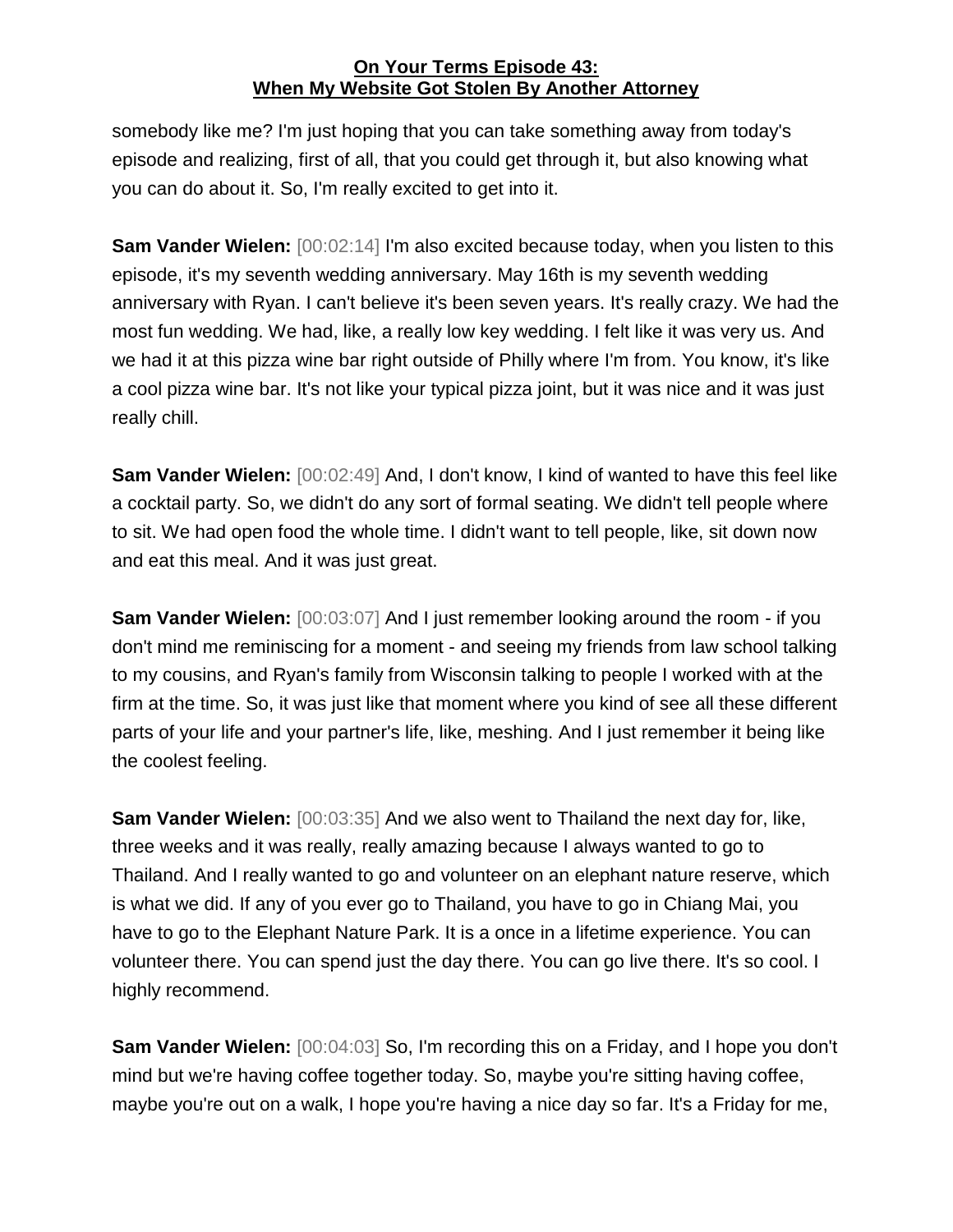and my dad's actually coming up to New York to visit us for the weekend. So, my dad is sick. He's had leukemia for the last couple of years and he's not doing so great. And so, I'm just trying to spend a lot of time with him.

**Sam Vander Wielen:** [00:04:29] And it's also like a really weird situation because he's not doing well, we can't really go anywhere or I'm very scared of him, like, falling. He's very fragile these days and he's having a hard time getting around. And besides being exposed to everything, considering he's so immunocompromised. So, it's simultaneously very stressful but also it's really sweet to spend time together. So, I foresee a lot of, like, laying on the couch, watching movies, playing with Hudson. He loves Hudson possibly as much as I do, if that's even possible. And, hopefully, taking him out to get ice cream or something. So, that's what we're doing.

**Sam Vander Wielen:** [00:05:09] Okay. So, let's get into this episode. I always share with you every single week here on On Your Terms a review of the week. And this week, I want to give a shoutout to Samantha Burmeister for leaving a review of On Your Terms on Apple Podcasts. She said, "This is perfect for the next level entrepreneur. This podcast has been a godsend for me as I seek resources that are for someone that's already established in their business. It's beyond entry level info, but not to over my head. As Goldilocks said, 'This podcast is just right.'" Well, I love that Samantha and I so appreciate you leaving a review of On Your Terms.

**Sam Vander Wielen:** [00:05:44] If you leave a review of On Your Terms on Apple Podcasts, then you can get a shoutout in a future episode. And each month I pick one of the reviewers to win a \$20 Starbucks gift card. So, go head over to Apple Podcasts, leave a review, and, hopefully, you'll get a shoutout on a future episode.

**Sam Vander Wielen:** [00:06:01] And before we get into the behind the scenes of what happened when my site got stolen, if you think that a friend of yours would benefit from this podcast in general, this episode, go ahead, shoot them as a text real quick - it only takes a sec - letting them know about On Your Terms is so helpful to helping spread the word to helping other people legally protect their businesses and build these legitimate, sustainable businesses that I'm here to help you build.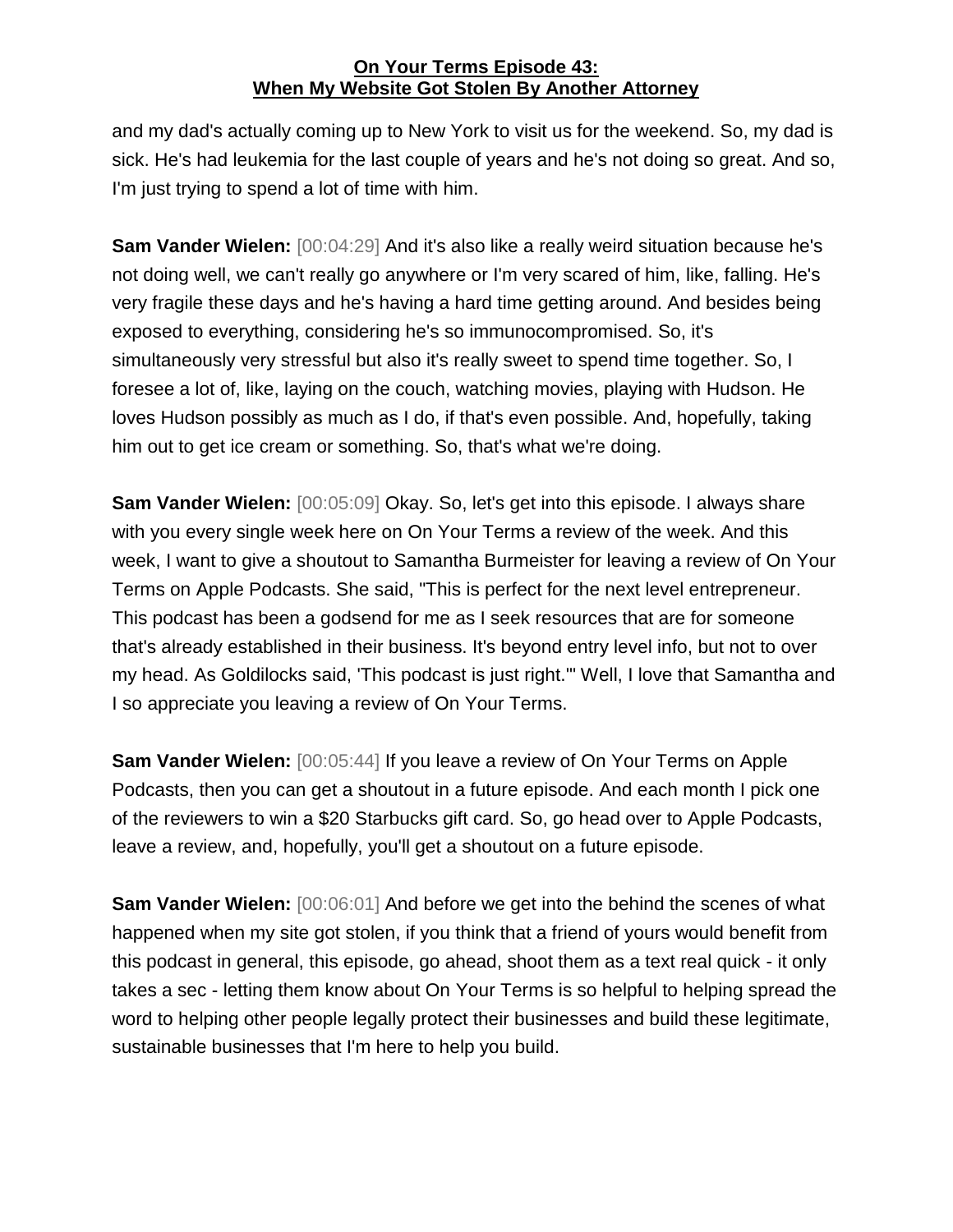**Sam Vander Wielen:** [00:06:27] So, with that, let's talk theft. In our space, it seems like theft is really prevalent. And I don't know if it was always this bad, and just that people are talking about it more, or that it's happening more often. But I would say that it's happening more often in my observation. There's no scientific study by any means. But in my opinion, I feel like it's happening more often because we have so many people entering the space.

**Sam Vander Wielen:** [00:06:55] So, especially within the last two years, like from the pandemic and everything and people leaving their jobs, losing their jobs, we've just seen a huge influx of people trying to start online businesses. And a lot of people are trying to start online businesses as a means to leave their jobs. And I think that what that's leading to is a little bit of skipping the line.

**Sam Vander Wielen:** [00:07:14] So, people are kind of desperate to be like, "Oh, okay. I want to start this online business. I see this person is already really successful at doing it. So, I'm just going to take her content, or design my program exactly the same way, or design my products the same way, and I'll just skip ahead." I think people really do see it as a shortcut.

**Sam Vander Wielen:** [00:07:32] Like, I don't think that people are out to screw you necessarily when they take their stuff. I think like most things in life, people are thinking about themselves and how this would benefit them. And so, I think that what I see from my perspective, and all the people who reach out to me all the time when this happens to them, it's always the same scenario. I call it that I'll have what she's having approach. And it's like, "Oh, she seems successful and I just want to be like her. So, therefore, I'll just take this and then I'll be successful."

**Sam Vander Wielen:** [00:08:02] But it's all done with the goal of this other person being successful. They're not just out to screw you over. So, for some reason, it always kind of helps me to step back and remember that, that it's not making it right or anything like this. I'm just thinking about it's, not necessarily personal so much as it is selfish, but it's not personal to you.

**Sam Vander Wielen:** [00:08:24] You can really take two steps to protect your content or you can take certain steps to protect your content. But there are two problems that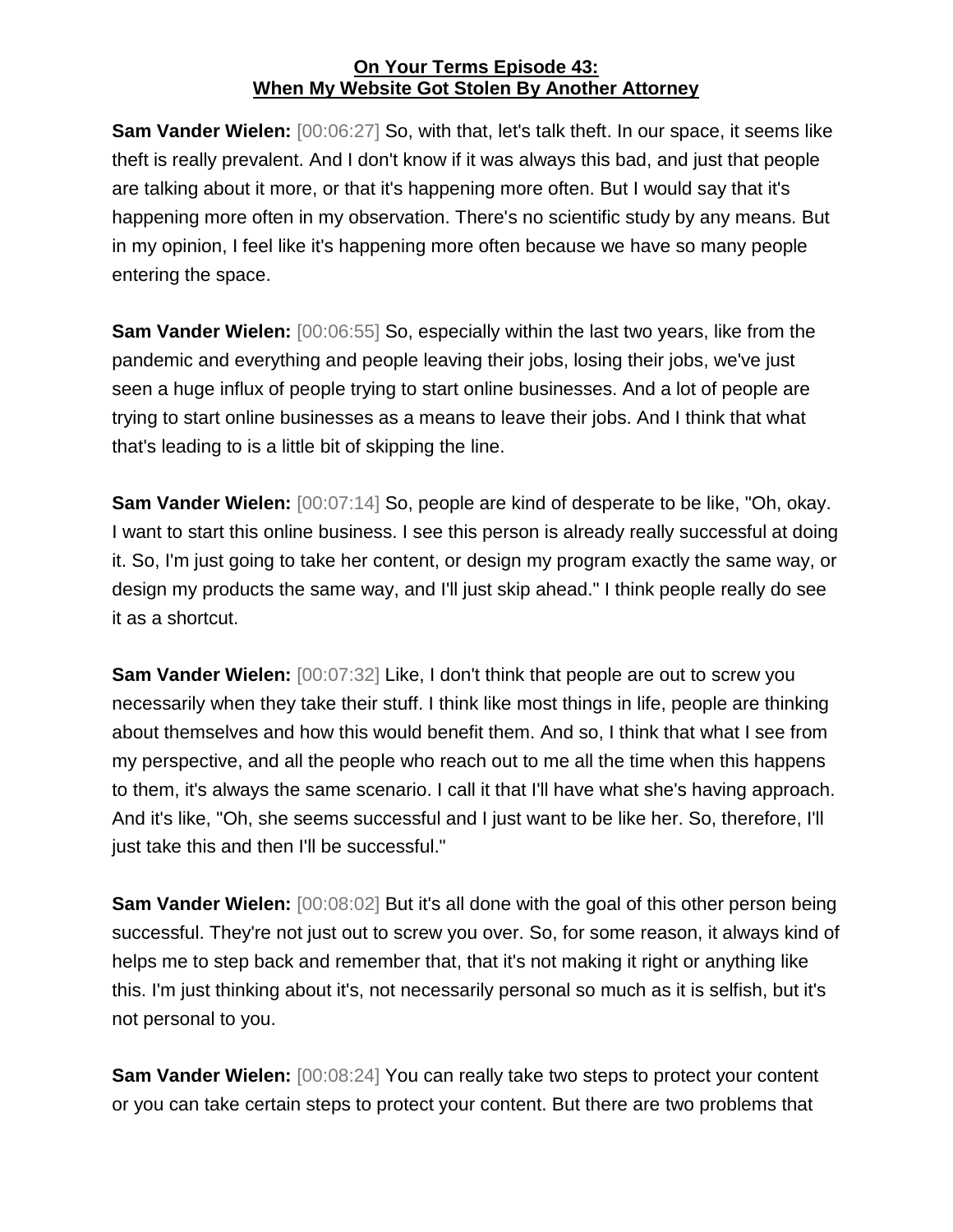always come up. For one, certain steps allow you to seek certain retribution. So, failure to take any of those steps leaves you without options. So, if you decide to protect your content in one way, you might not have any sort of actual retribution to enforce against them other than sending off nasty letters or something on your own, which is totally fine.

**Sam Vander Wielen:** [00:09:00] Other options that we'll talk about over the next couple of weeks give you a much better position, actually give you something to do about it. And they would allow you to take really solid legal action against somebody taking your content.

**Sam Vander Wielen:** [00:09:16] The second is that even with some of these protections in place, whether you register your content, you don't register your content, all that kind of stuff, people still try to steal and people still do steal. So, we just have to know what to do about it.

**Sam Vander Wielen:** [00:09:31] I feel like this isn't very different than anything else I teach you when it comes to legally protecting your business. When I'm like, you've got to form your business and get contracts and get business insurance, that doesn't mean that people can't sue you. It just means that you've put yourself in the absolute best possible scenario that you can to protect yourself. There would be nothing else left that you could do and it won't affect you personally. That's what I always teach you about building the foundation of your business.

**Sam Vander Wielen:** [00:09:57] It's very much the same here, where if you don't take certain steps to protect your content, there's not going to be much you can do about it. But even if you do take those steps, people can still steal it. It's just about putting yourself in the best position to respond to it. I just think it's really helpful to be honest about what the actual goal here is.

**Sam Vander Wielen:** [00:10:18] So, that time I got my whole website stolen by another attorney, let me set the picture for you. Let me get my coffee. I need something more than coffee, I think. So, I was sitting at We Work. I was probably drinking coffee. And I was sitting at this really cool new WeWork in Philly at the time. This was right before the pandemic. And so, WeWork was still open. Still a thing I could go do, like, multiple times a week. And I was still living in Philly. And I was sitting in one of those super cool booths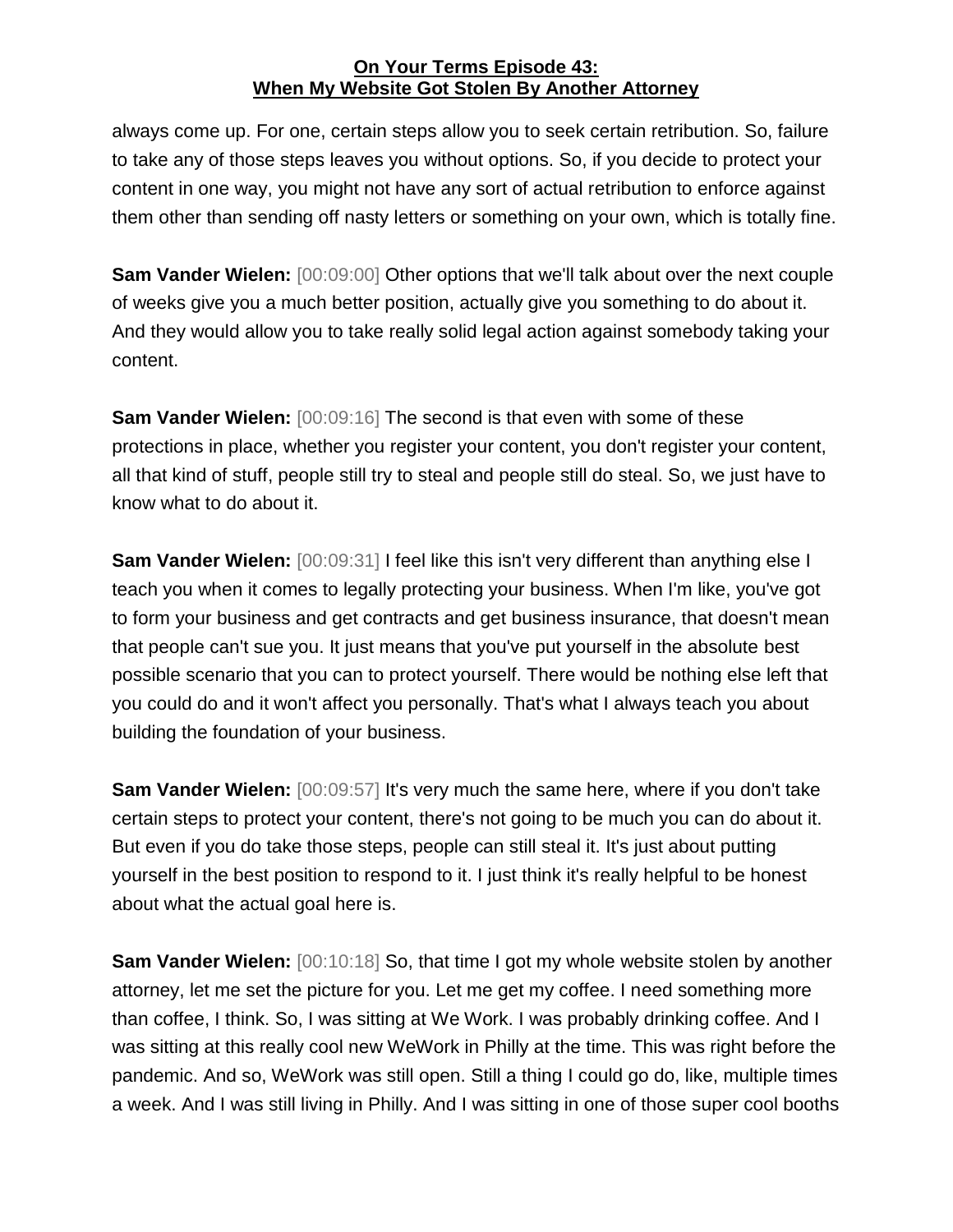that they have at WeWork that you can spread all your stuff out and, like, take over and have your little office there for the day.

**Sam Vander Wielen:** [00:10:57] And I was actually on a call with a contractor, Melissa, who was doing some SEO work for me at the time, and has done SEO work for me over the years. And just a sidebar, you know, I've talked about here a lot on the podcast that my whole business is built on this evergreen SEO driven content strategy. So, I'm always working on blog posts that are for the long term, YouTube videos for the long term, podcast for the long term, all that kind of stuff. So, I tend to hire these people every once in a while and do some digging.

**Sam Vander Wielen:** [00:11:30] So, we were on this call and we were talking. You know, when you work with somebody with SEO, they talk to you about all kinds of stuff, like phrases that people search for and then that's what leads them to find you, because then you can double down on those phrases more. Or, you know, certain topics that are hot in your niche that you're not talking about that you could so you could drive additional traffic. But they also will tell you what traffic sources are driving.

**Sam Vander Wielen:** [00:11:53] I'm not an SEO person. So, if you're listening to this, then you're probably like, "She doesn't know what she's talking about." But, in general, I just know that the more ping backs, the more links that are on to you on other people's websites, it can boost you in Google's eyes.

**Sam Vander Wielen:** [00:12:12] So, she was telling me about certain people, like coaches or programs, places I've given talks, all this kind of stuff that's built up over the years. I've written a lot of guest post articles for websites. I've been featured in articles. So, she's telling me about where this traffic is coming from and what we can do to improve that, and get more of it, and all this kind of stuff.

**Sam Vander Wielen:** [00:12:33] And when you look at traffic for your website, there tends to be a bulk of them that will be pretty big and significant. And then, there'll be a whole bunch that are like two, two, two, two, two, one, one, one, one, like, lots of little ones.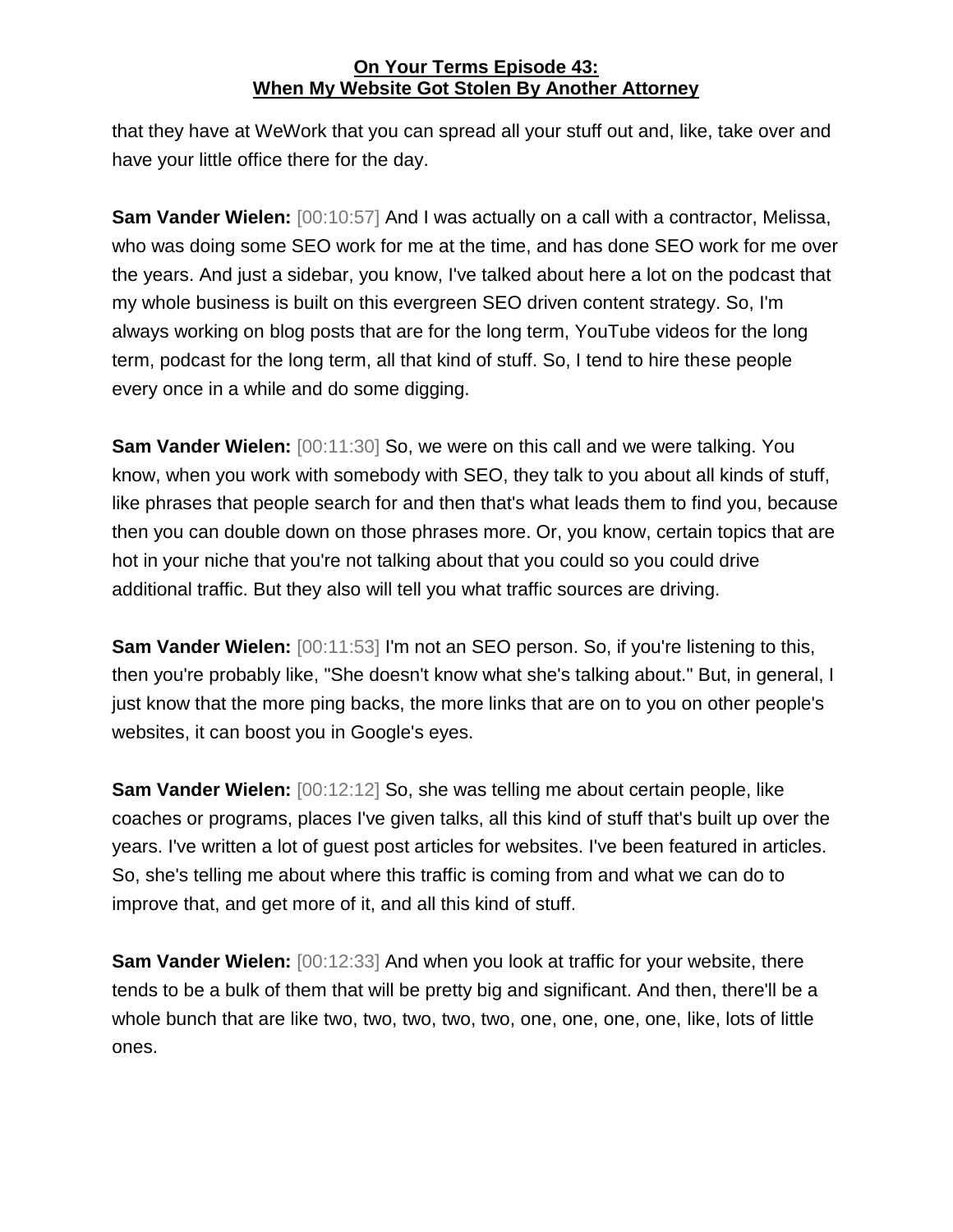**Sam Vander Wielen:** [00:12:49] So, after we were looking at kind of the bulk of where the big ones were coming from, I think one of the first ones - it wasn't a one or a two per month, but it was higher than that and less than the bulk - was this person's website. And the name of their website actually made it sound like they were a business coach. So, when I saw it, I was like, "Oh, cool."

**Sam Vander Wielen:** [00:13:12] And so, what I've always done in the past is when I see that somebody is referring me a lot of traffic or I see that there are a lot of click throughs from their course, because sometimes people will mention my products in their course resources, I'll always reach out and thank them. It's what you should do. So, that's honestly what I thought about this.

**Sam Vander Wielen:** [00:13:32] I was just like, "Oh, cool. Let me know what her website is because I'm actually just going to reach out and say, 'Hey, it seems like you're been referring some people to me, I really appreciate it. Do you want me to write a guest post? Do you want me to do a training?'" You know, this is really how I was building my business at that time.

**Sam Vander Wielen:** [00:13:49] And I just typed in the URL because I was curious. I honestly thought she was a business coach. And I can't even describe to you what it felt like. It was like, "I must have typed in the wrong URL because this is my website." As soon as I typed it in, it was literally a carbon copy of my website with her face on it. I started frantically scrolling through and like, "No, no, no. This can't be right. I must have missed something. I must be confused. I don't understand."

**Sam Vander Wielen:** [00:14:23] I mean, I'm like the queen of buying domain, so I was like, "Did I buy this domain and not remember it, but who's this woman?" And my brain was like ping pong-ing all over the place to try to figure it out. And, honestly, it was like, "No, no, no, no, no, no, no." It was this terrible, terrible feeling.

**Sam Vander Wielen:** [00:14:42] It was pretty quickly that I realized she had clearly stolen the whole thing. But the more that I clicked around, I was just like, "Wait. Did she just copy my design? Oh, no, wait. That's my copy." And then, literally everything was the same. Everywhere, there was a box or a check mark or a button. And then, the text was all identical, there wasn't a word changed of it.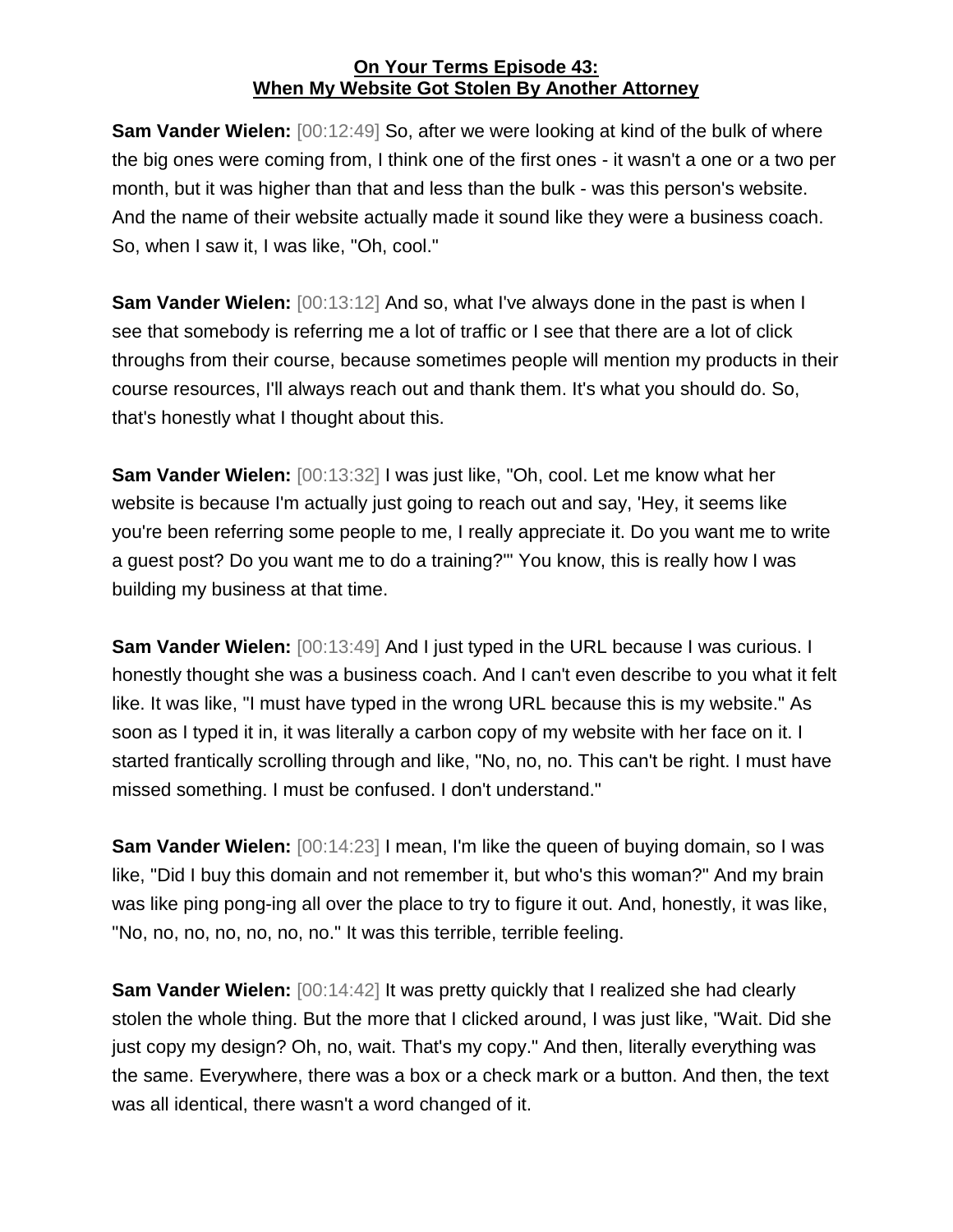**Sam Vander Wielen:** [00:15:06] It was really funny because then that prompted me to just start clicking around and scrolling down all this kind of stuff. Because I think I initially saw her home page, and then my heart sunk. And I went to the blog and it was all of my blog posts. And I was just like, "I cannot believe this." However many years, three or four years, of blog posts that I had spent so much time, so much energy, so much money on developing that were the backbone of my business, that's what was driving all this traffic, that's why I was in an SEO meeting.

**Sam Vander Wielen:** [00:15:37] And then, I clicked over to the products page and I was like, "At least don't be such an idiot that you took all of my products." It was all of my products. All of it. All the products, all the product descriptions, the photos, everything.

**Sam Vander Wielen:** [00:15:53] For some reason this is always the thing that sticks out to me, but I saw all of my client testimonials. So, I have client testimonials sliders across the side. I have them listed out on a testimonials page, like client love page, all this kind of stuff. And for some reason, that's what I just remember really sticking out to me at the time, because she took my name. Any time the person said Sam, she just swapped out Sam for her name. And so, that showed to me that there was some intent there. And that is what really made my heart sink at the time, because I was like, "This person straight up stole from me. Like, they stole this on purpose and knew what they were doing."

**Sam Vander Wielen:** [00:16:33] Like, I didn't even know what scenario. There could be that they could have done this by accident or I don't know. I was like, "Maybe they hired a web designer. The web designer took it from me." You just never know. But then when I saw that, I was like, "No. They did this on purpose, that beep, beep, beep." And there was a lot of cursing.

**Sam Vander Wielen:** [00:16:52] I was devastated. I'm actually surprised I can get through talking about this at this point. But I was really, really upset. And if this has ever happened to you, I think it feels very violating. It feels like somebody came into your house and stole something, right? Your website, especially, or any of your content, your courses, it's like your digital home, and somebody literally just came in and took it.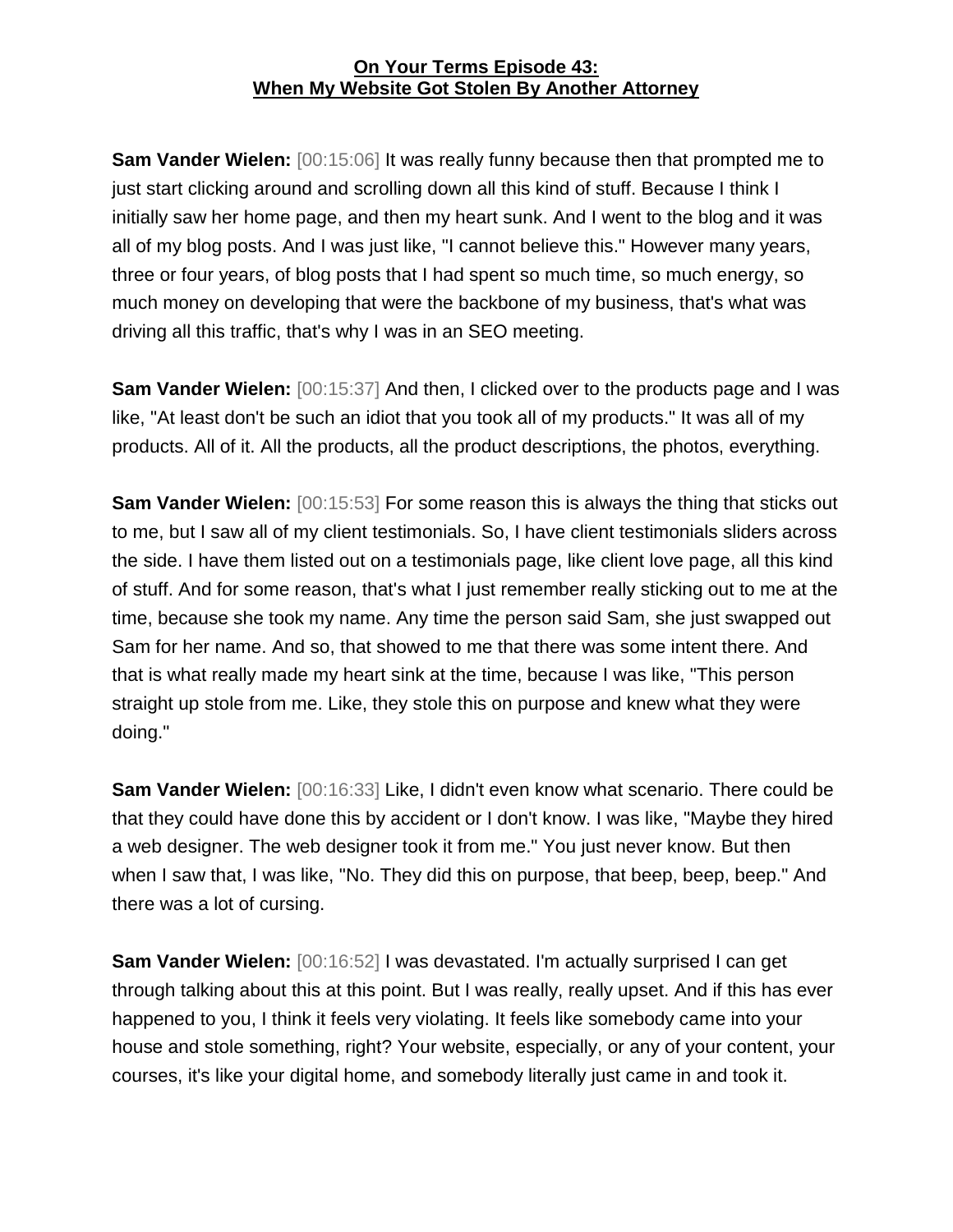**Sam Vander Wielen:** [00:17:13] And I remember at the moment, the idea that somebody thought - just like what I was talking about at the beginning - "Oh, I like that. I think I'm just going to have it. I'll have what she's having. She seems like she's doing okay. So, I'm just going to shortcut this process by taking it."

**Sam Vander Wielen:** [00:17:29] And I clicked over to her Instagram and everything and I saw that she had just started. Of course, all her Instagram posts were all modeled off of mine as well. I think she was only maybe a few weeks, maybe a couple of months. But the actual legal posts had only started within the last couple of weeks and they were all modelled off mine. The titles were the same. It was like all the same crap. So, she was also looking at my social media stuff. And I was just furious. I was furious.

**Sam Vander Wielen:** [00:18:01] So, there were a couple of things that I did. The first was that I got in touch with my web designer immediately, my web designer and developer, to say, "How did this happen?" Because clearly they took something that I didn't understand from a tech perspective because it was a carbon copy of my website. So, I was like, "Unless you went over and gave this to them, I don't understand how they got it." She did some digging and she found out that they took the source code from my website.

**Sam Vander Wielen:** [00:18:26] So, they actually hired somebody in India who was a skilled technician who went in there and took all the stuff behind my website. The source code, it's like a DNA copy, essentially, of your website. So, literally, it will take copy, it will take products, it will take things that are uploaded, it will take pictures. It will take everything, the whole structure of your site, the theme. It took everything.

**Sam Vander Wielen:** [00:18:52] And so, immediately I contacted her and I was like, "Okay. Will you find out what happened?" And then, she found out really quickly. And then, I'm like, "Okay. Now, lock it down. Figure out what you have to do to make sure that this never happens again." Because I kind of saw it as like stopping the bleeding. And I wasn't sure what was going on. I wasn't sure if this was part of something larger. You know, your mind starts to go to a crazy place where I'm like, "Are other people doing this to me?" So, I wanted her to lock it down.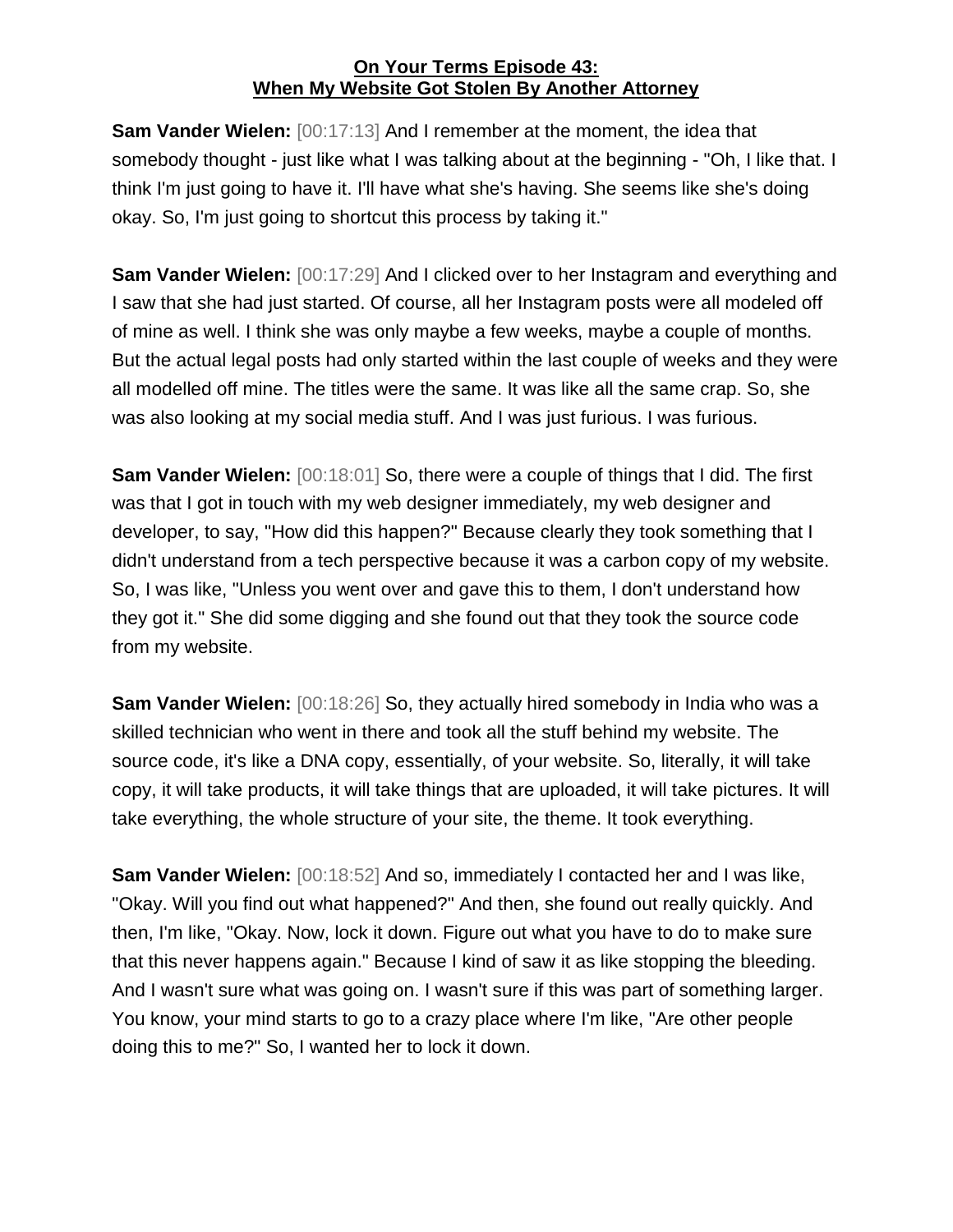**Sam Vander Wielen:** [00:19:20] The second thing I did was that I found this person's contact information, and I did so by looking at our website. She was smart enough, dumb enough, I don't know, to put her actual contact information on the website that she stole from me, so I had a way to get in touch with her.

**Sam Vander Wielen:** [00:19:40] I have a cease and desist letter template that I give to customers, and also that I'll have coming out for you very soon. But I have a cease and desist letter temple that I keep one for my own company, like on my Google Drive. And I just quickly filled that out with a cease and desist letter, just very specific about what was taken, the fact that you own it, that you didn't give any permission, that permission was never sought, it's being used in an unauthorized way. And then, you demand that they take it down and you give very specifics, like, "It's taken down today by 5:00 p.m. Eastern." And then, what's the penalty if they don't.

**Sam Vander Wielen:**  $[00:20:15]$  So, I shot that off to her via email. And she wrote me back very quickly, this kind of snarky email about how she didn't see what the big deal was because I seem successful. And that she didn't realize that taking somebody's website was copyright protected. Which, I think at that point I started to blah, blah, blah, like Porky Pigging it because I was just like, "What? You're a lawyer? Are you serious? Are we really having this conversation?" Sometimes I find things in life so frustrating that I combust, like, I don't even know what to say. And that's kind of how I felt.

**Sam Vander Wielen:** [00:20:56] I don't even remember what her name was at this point. Let's call her Emily. I was like, "Emily, let's get on the phone now. Here's my number, and if you don't call me within the next half hour, I'm just going to move forward with this. I'm not going to go back and forth with you on an email to explain to another lawyer how this is illegal."

**Sam Vander Wielen:** [00:21:22] So, in the meantime, by the way, I called my friend, Semi. I freaked the heck out. I was crying. I was just so upset. I was outraged. I was sad. I was all of these things.

**Sam Vander Wielen:** [00:21:35] But then, finally, this person, Emily, called me and we got on the phone. And she was clearly very embarrassed by that point, I would say. She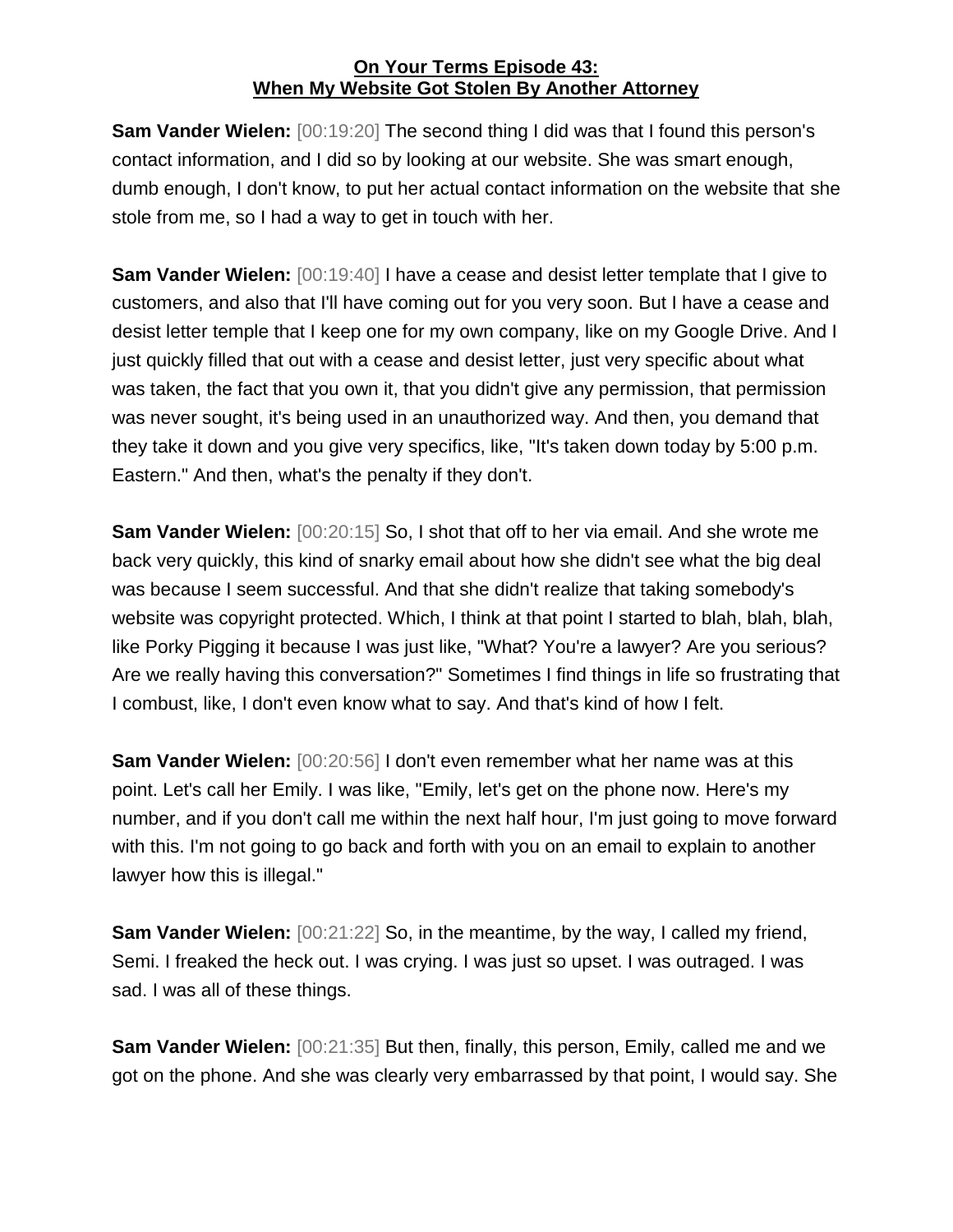was embarrassed that she got caught. She was embarrassed that she didn't know. And she was very ashamed.

**Sam Vander Wielen:** [00:21:53] What was very interesting about our conversation, I was actually very nice to her - I'm very proud to report. Being from Philadelphia, I give myself a gold star for keeping it together. I don't believe I used any expletives in the entire conversation. And I kept it together. It was just very matter of fact.

**Sam Vander Wielen:** [00:22:10] And that's also what I would tell you about this, like, if you ever are communicating with a copycat in some way, which some people end up doing, it's a very emotional process. But it's very important for this part legally, like, it wasn't about emotion. I could talk to my friends or colleagues or whoever about being so pissed off and feeling so wronged and violated.

**Sam Vander Wielen:** [00:22:34] I need to talk to her about logistics. Like, "How did you get this? You need to tell me everything and be honest with me. Otherwise, I'm going to find out eventually and then I can do something about it. But if you tell me now, then you're going to save me the time and energy which you owe me to figure out how you did this." So, she told me, and it was all about the source code thing and hiring somebody. That's how I found all of that out.

**Sam Vander Wielen:** [00:22:54] And then, I asked her, "How much else do you have of it?" We talked through kind of destroying my stuff and what that would look like, and what I would be comfortable with, and what assurances I would need. And I also wanted her to take down the site immediately. She didn't want to do that because she said that she was going to hire a website designer to create something custom for her and it was going to take her a couple of weeks to finish it.

**Sam Vander Wielen:** [00:23:18] I said, "I don't really give -" maybe that is when I used an expletive, to be honest. I was like, "I don't really care how long it takes. If it takes six months or six hours, this website is coming down now." And so, we came up with a time, I think it was by that evening because then the person who she had worked with in India would be up and would be available for contact.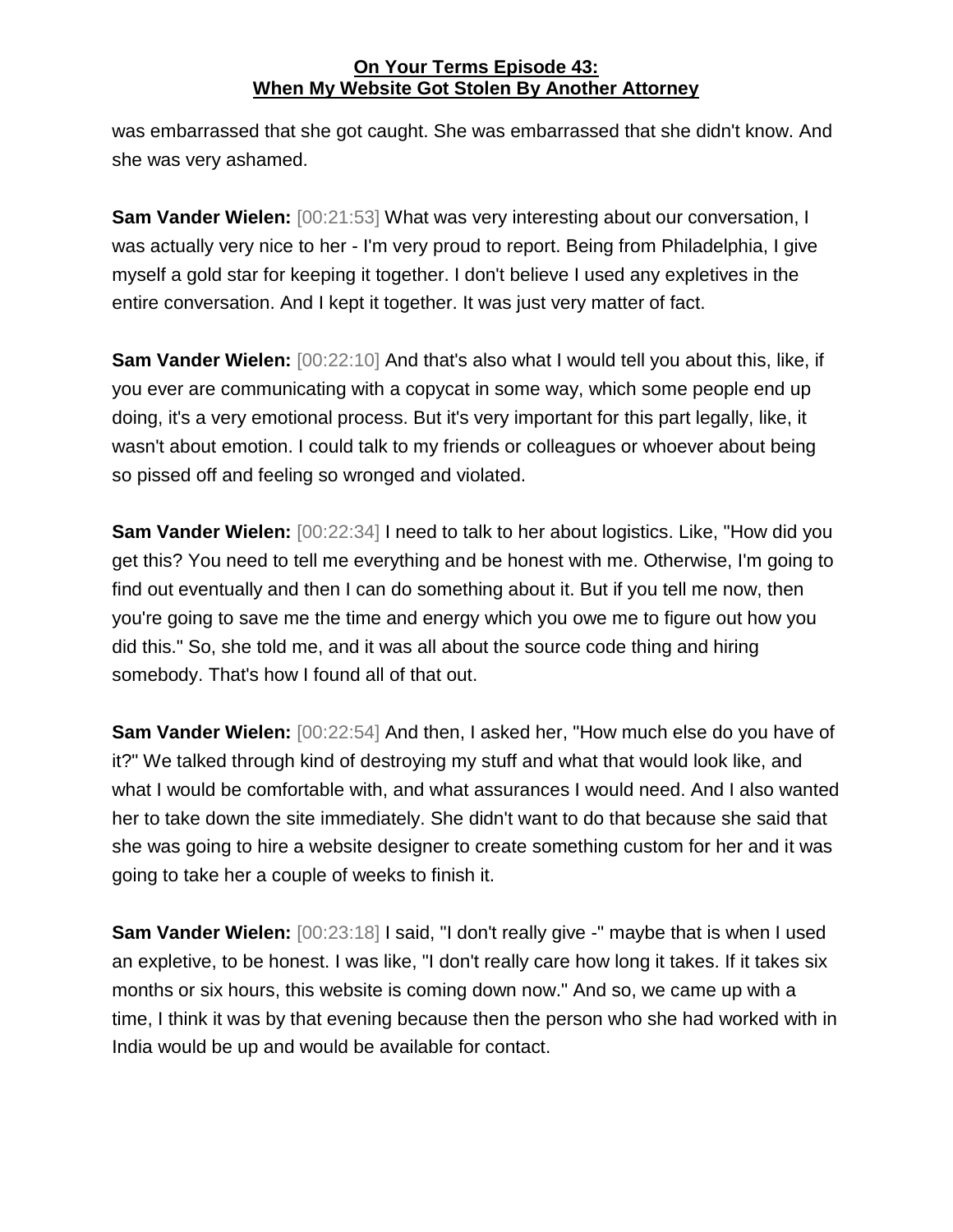**Sam Vander Wielen:** [00:23:42] So, I think it was, like, by 10:00 p.m. that night it was taken down. It just had to go to a page that said coming soon or something like that. Whatever she wanted to do, I didn't really care. It just couldn't be my website anymore. And that's what she did. That was it.

**Sam Vander Wielen:** [00:23:57] Now, another important piece of all of this that I feel like people forget is that, whenever somebody tells you something verbally or even in a damn email, whatever, I don't really care, you want to follow up with a more formal thing in writing. So, lawyers call this memorializing. And you should take this tip for anything you do in your life.

**Sam Vander Wielen:** [00:24:16] When I'm dealing with a contractor, somebody for the city, anybody who does work in our house, any of this kind of stuff, I send a letter. Or AT&T, Verizon, whoever you have to talk to. If somebody tells you something on the phone, you can send them a letter or an email, if you have to, saying, this letter is to memorialize our discussion on whatever day it was, at whatever time it was, by whatever method it was, by phone, by text, by whatever, in which you agreed to remove your website at X time, by X time.

**Sam Vander Wielen:** [00:24:50] You admitted to hiring somebody in India to steal the source code of my website with the intent of putting it up as your own, using my intellectual property as your own, without authorization, without my permission. You recognize that you've done this. And it's a mutual agreement between the two of us. You've agreed to remove all the stuff. And we will be monitoring your stuff moving forward.

**Sam Vander Wielen:** [00:25:15] Because that's the other thing. I struck the fear of God in her, which was true. I mean, it was true. And this is what we have done ever since then is that we monitor her. We monitor her. We monitor a bunch of other people who copy off me all the time, too. And there are a lot of people who just mimic me all the time. Like, they try to make their programs like mine, they make their products like mine, they name their webinar like mine. We follow them.

**Sam Vander Wielen:** [00:25:37] So, we have people who monitor their stuff and we have an attorney. I have an attorney now for the for the company because I don't want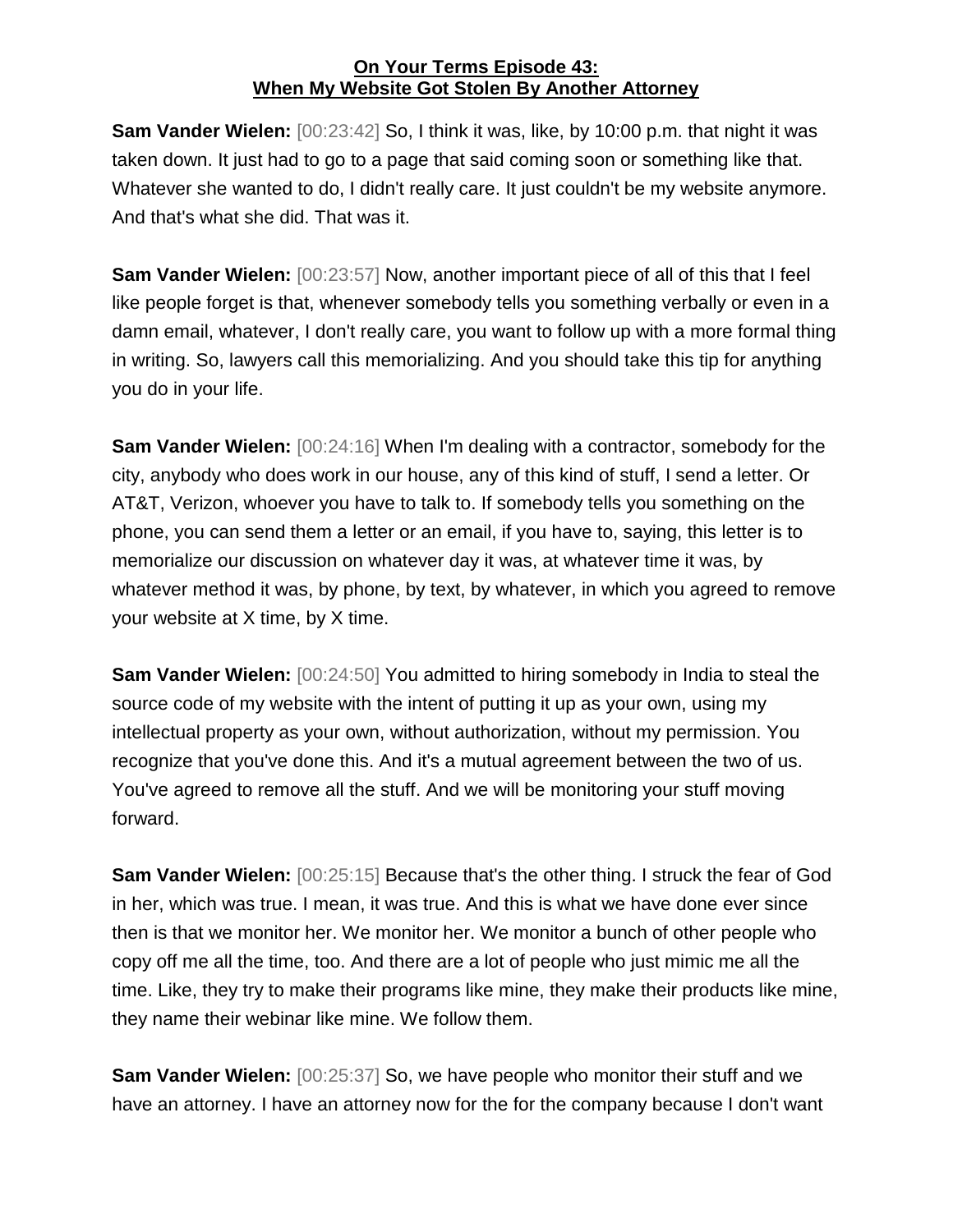to do the stuff myself anymore. And it's too much. It happens too often. So, we just have a method in place. We have a SOP in the business. People in the team monitor these people.

**Sam Vander Wielen:** [00:25:54] Customers report to us all the time about other legal people that are copying off of us. It's hilarious. So, when you build a very dedicated group or a community of people, they will actually start telling you. Because a lot of people were asking me like, "How am I supposed to find out? How do I know?" Well, honestly, sometimes people will start telling you, which is really interesting.

**Sam Vander Wielen:** [00:26:13] Sometimes the person will be dumb enough to tag you in something. Or like this person did with my website, she left the links. Some of the links she forgot to change, so it was driving traffic to my website, it was driving traffic to my Facebook Group. So, sometimes you get lucky.

**Sam Vander Wielen:** [00:26:27] There are monitoring services that you can set up for things once you've registered them, like trademarks and things like that, you can try to do that. I think that there are some services that can search the internet for your blog posts and things like that. You know, I'll leave it to you to try to find some of those. I don't go down those paths. I wouldn't be able to run my business if I did.

**Sam Vander Wielen:** [00:26:46] But the bigger things, the people who are mimicking me, people who were copying me, we're following them. We have an SOP in place for the steps that we take. We screenshot stuff. We save stuff. And then, I send it off to the lawyer or the team sends it to the lawyer when it gets bad enough. That's kind of what I would recommend.

**Sam Vander Wielen:** [00:27:03] And you can do the same. It doesn't matter how big your business is, if somebody legitimately steals from you, you don't need to handle it yourself. You can send it to a lawyer if you want. But you've got to have some of the stuff in place in order to protect yourself in the first place. And that's what we're going to be talking about over the next several weeks.

**Sam Vander Wielen:** [00:27:18] So, you know that you can go and download My Ultimate Guide to Keeping Copycats Off Your Content. That link is in the description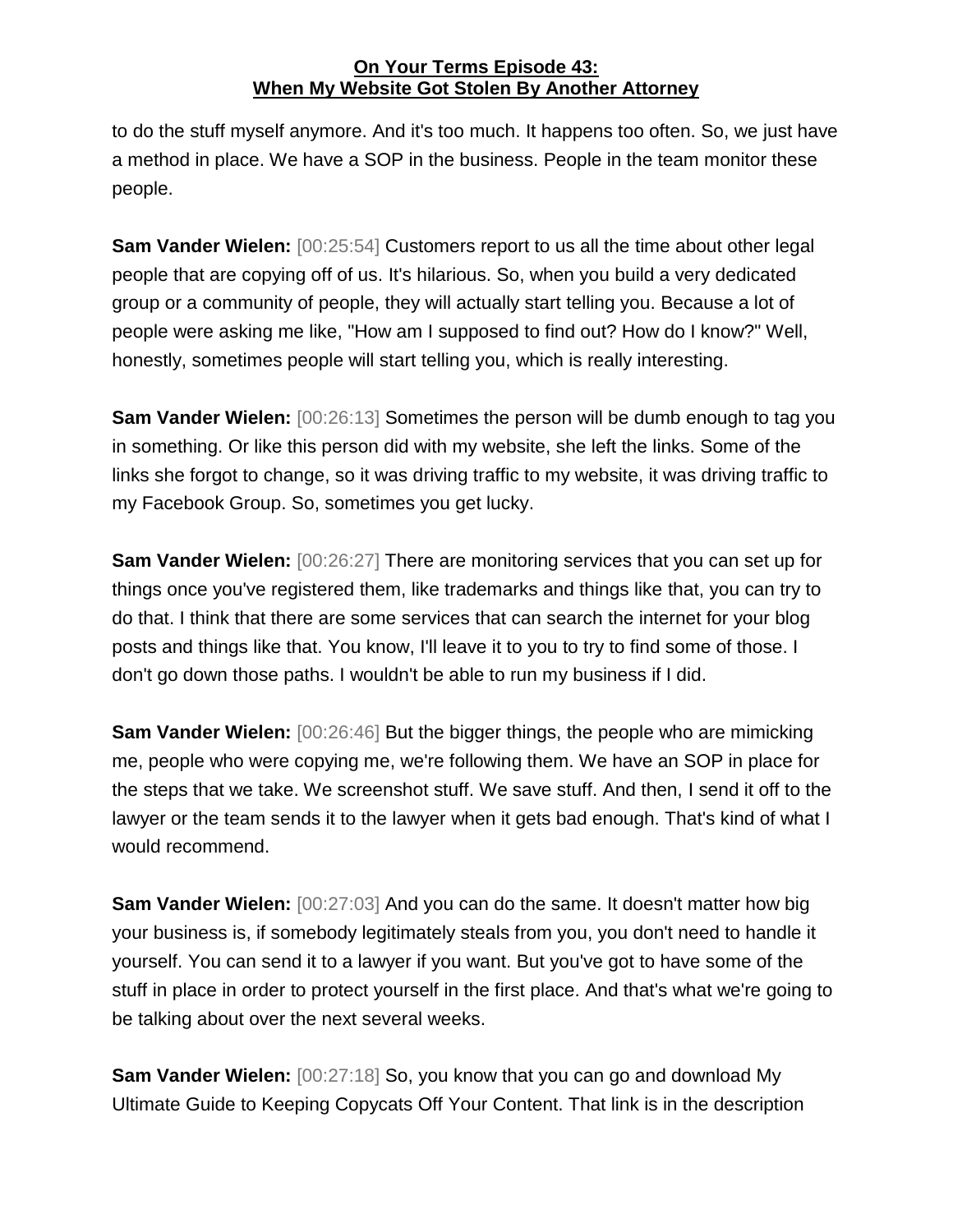and the show notes. It should be on my website now. And you have access to that. It's an incredible guide that I've put together for you to go through all of the steps that you need to take to actually protect your content and be able to do something about it even if this happens to you. It's really important.

**Sam Vander Wielen:** [00:27:43] You need to learn the basics of content sharing for yourself, that's really important. I would go back and listen to On Your Terms Episode 19, that's where I teach you how to legally share other people's content. Because in learning how to legally share other people's content, in doing so, you will learn how people can share yours. So, it's really important that you do that.

**Sam Vander Wielen:** [00:28:02] You obviously want to take the steps that you can to protect your content, and I walk you through that in that free guide that I have for you in the show notes. And then, you want to know what steps to take, even if somebody does steal from you. And have an SOP in place as early as you can so that you know exactly what steps to take if somebody copies you, or if somebody is just getting a little too close for comfort and you want to start monitoring them. There are all kinds of things.

**Sam Vander Wielen:** [00:28:26] So, download The Ultimate Guide to Taking Down Copycats in the show notes. Listen to the podcast over the next several weeks. I've got every single episode coming for you about teaching you how to use the different trademark and copyright symbols, what's the difference between stealing and mimicking, what to do when somebody actually steals your content. I'll teach you the exact steps. I have so many great episodes coming up for you.

**Sam Vander Wielen:** [00:28:48] And I've taken up something really big for you that drops in about two weeks that you're going to want to keep your eyes out for. If this is something you're interested in, if this is something that you want to take these steps to protect this content and be able to do something about it, but you don't know how or you've only found things that were really expensive, you want to keep your eyes peeled. I've got something huge for you dropping on June 1st, so definitely stick around. All right.

**Sam Vander Wielen:** [00:29:12] So, I'll drop those links in the show note to The Ultimate Guide to Taking Down Copycats. That's my new free resource. I give you little